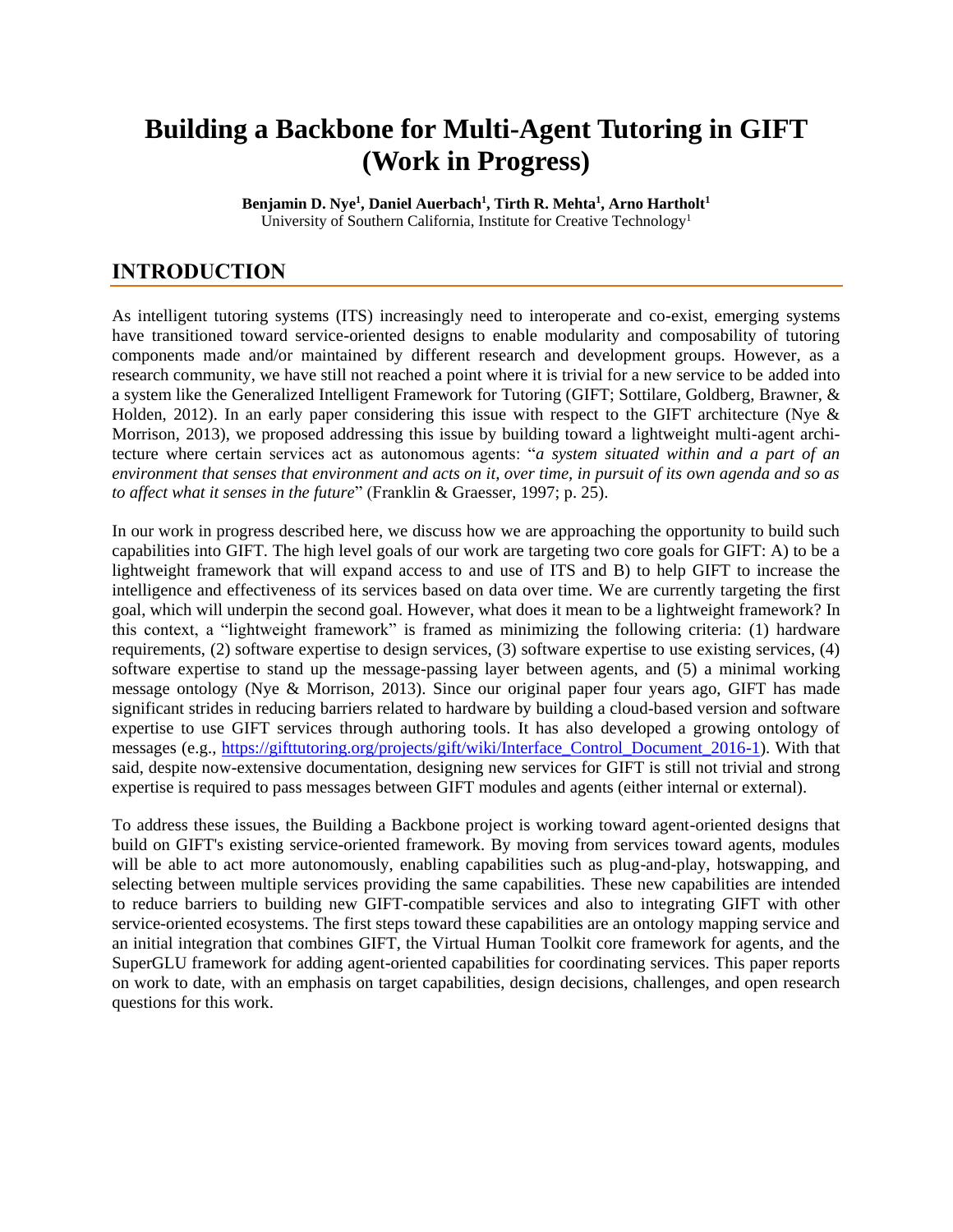# **TARGET CAPABILITIES FOR GIFT AS A MULTI-AGENT ITS**

When considering the advantages for GIFT as a multi-agent framework, we must consider the question: advantages for who? What stakeholders benefit and how? GIFT has at least six different types of users:

- *Learners (Use Services):* Students and trainees who participate and learn from GIFT courses
- *Instructors (Use Services):* Deliver, modify, and possibly design GIFT courses
- *Basic Course Designers (Configure Services):* Modify or build course content with wizards/tutorials, including selecting or configuring a group of services verified to work together.
- *Advanced Course Designers (Compose Services):* Build advanced content and adaptive behavior, by selecting and configuring services to work together as a group
- *Service/Agent Programmers (Make/Add Services):* Code new services or agents used by GIFT
- *Framework Providers (Combine Service Ecosystems):* Maintain and interface other large frameworks with GIFT

The above list indicates a stakeholder type, their expected role for interacting with services/agents, and then a brief description their primary goal and role when dealing with GIFT. In terms of direct effects, the latter three stakeholders who build and compose the services can benefit from greater modularity, reusability, and interoperability. By lowering barriers to entry, agent-oriented design should encourage a growing ecosystem of intelligent and interactive services. A comparison can be made with modern web design, where seemingly simple HTML pages actually involve interacting JavaScript and frames hosted by dozens of web services that each specialize in particular functionality (e.g., ad hosting, static content delivery, feeds of weather information). From the standpoint of less-technical stakeholders, the benefits are indirect and would be evident by a broader and more effective set of adaptive courses. For Learners and Instructors, a successful multi-agent ITS should be "magic" in that it just works and is effective without requiring any knowledge about what agents, services, and frameworks do under the hood. For Course Designers, the standard is "plug-and-play" where advanced capabilities such as services and agents should have reasonable defaults and clear boundary conditions/suggestions for when they can be used. For Service Programmers, the goal is that new agents and services can be quickly integrated to communicate with core GIFT services. For Framework Providers, the goal is to make it straightforward to complete either a one-time or iterative integration that enables a suite of existing services (with its own messaging/communication) to interact with GIFT *and any other services or frameworks that already work with GIFT* (i.e., GIFT as a hub for interoperability).

To accomplish this, a multi-agent framework needs to satisfy certain criteria:

- 1. Agent Communication Language(s): Services should communicate using explicit messages, where every service has a clear set of messages that it sends and receives (i.e., a message set analogous to an asynchronous API). Services do not necessarily need to use the same message set, provided that some mapping is available to map messages between ontologies.
- 2. Plug-and-Play: Services must not be hard-coded to send messages to any specific other service, but instead must either send messages with no explicit recipients (i.e., blind sending) or must resolve their specific service communication at runtime (e.g., proposal patterns, negotiation).
- 3. Independent Agency: Every service should be designed to contain no assumptions or minimal assumptions about how other agents process information internally, and instead rely on messaging to determine declared or inferred states about other services it interacts with. This lends itself to declarative messaging, where instead of a standard command of "Start  $\langle x \rangle$ " and assuming that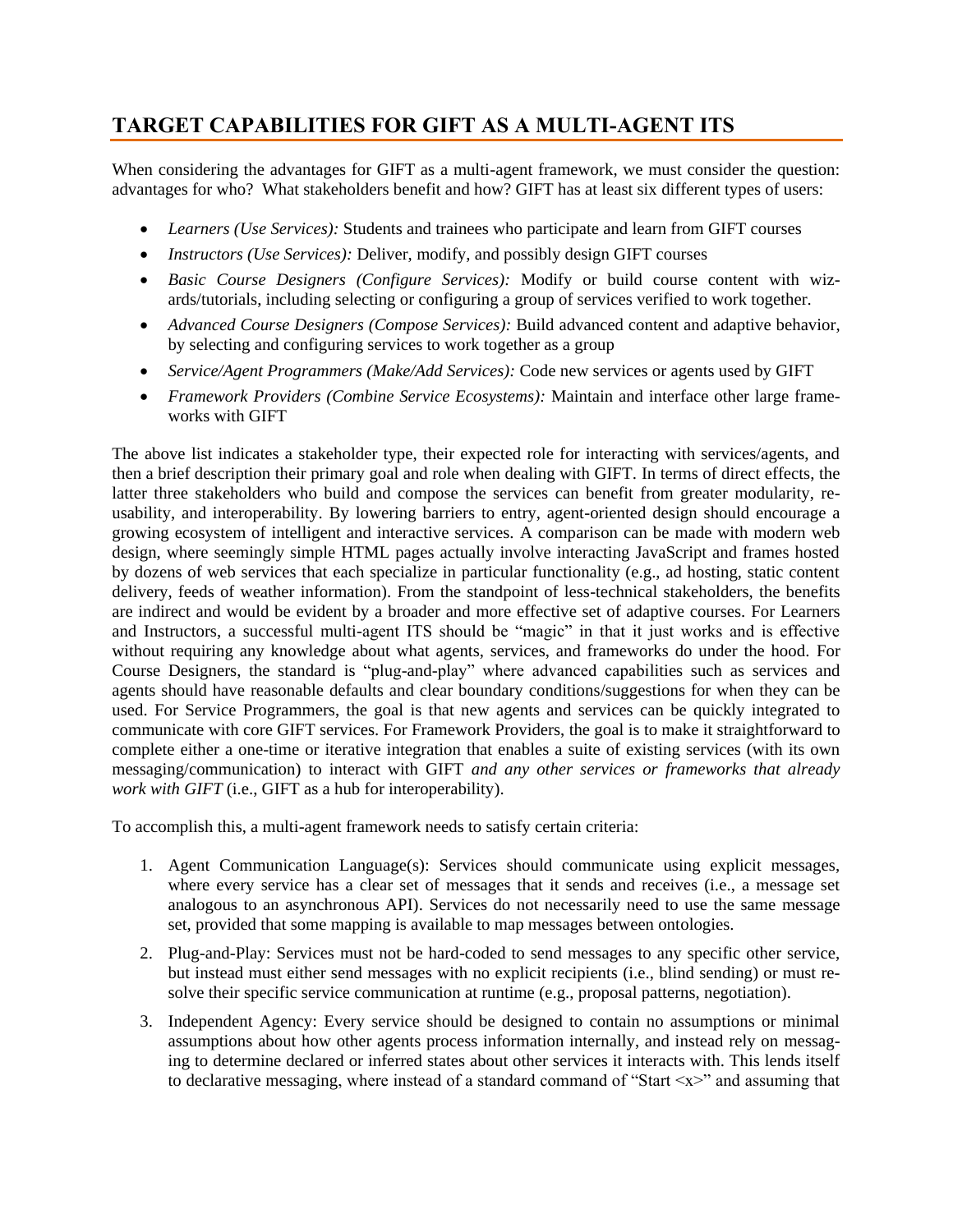$\langle x \rangle$  is started, a service might instead message "Request Start  $\langle x \rangle$ " and watch for a message of "Inform <y service> Start <x>."

- 4. Network Structure/Protocol Independent: Services should be able to plug in using a single protocol rather than requiring a separate API for every protocol (e.g., Websockets, AMQP, HTML5 postMessage), so that the content and handling of messages is decoupled from how the message is transported. Related to this, it must be assumed that some services may need to pass messages through multiple systems or protocols to reach their final destination, but should not require any knowledge of the network structure or protocols to do their job, unless their job is specificallyrelated to communication protocols.
- 5. Graceful Failure: Services should have certain goals (implicit or explicit) that they attempt to achieve, based on the best information available (i.e., messages received). In the case of a violation of expected communication (e.g., requests receive no replies, an ill-formed message is handled), each service should continue to try to achieve its goals. Errors and poorly-behaving services should be recorded to enable fixing or removing problem services.

For a shorter summary of these principles, it could be said that services for a system like GIFT should act like humans do as agents in a well-run team: we know what job and goals we are trying to do, we do not mind-read (i.e., assume interal processes of other humans) or need to know the whole organizational structure (e.g., the network), and if other people fail to give us what we need to do our job then we still do our best and/or report those people as a problem for the team. For some services, such as reactive and stateless calculations, these principles are easy to follow. For others, such as an agent in a complex simulation, it can be more complex. However, without these principles, agents become strongly coupled to either other services or to fragile factors irrelevant to their actual goals (e.g., network structure). A multi-agent architecture following these principles offers many advantages over traditional designs:

- *Specialization:* In a multi-agent system, agents can specialize in tasks. While this benefit also applies to other component-based systems, agents can communicate their abilities using semantic messages and agent communication languages (Bellifemine et al., 2008).
- *Decentralization:* Modern software environments rely on a large number of interacting components, where even a single web page is actually an orchestration of many web services, domains, platforms (e.g., desktop vs. mobile), and a mixture of various client and server-side code. ITS need to follow these patterns, through service-oriented and agent-oriented designs.
- *Customization:* An implication of distinct agents that communicate using messages is that each agent does not rely on the specific internal state of any other agent. This means that each agent can be rapidly customized, provided that it still uses the expected messages.
- *Data-Driven Enhancements:* Related to customization, this means that it is also possible for agents (and simpler services) to use collected data to improve their performance against certain metrics and goals.

With this said, GIFT is not a project starting from the ground up: it is an existing, substantial framework that already follows certain software architecture patterns and has certain assumptions. To add these capabilities while retaining its existing strengths is an ongoing research project, which will be described in the following section.

### **HIGH LEVEL DESIGN**

In this first year of the project, the stakeholder use-cases that we are focusing on are *Framework Providers* and *Service Programmers*. To build toward the case of integrating new framework providers into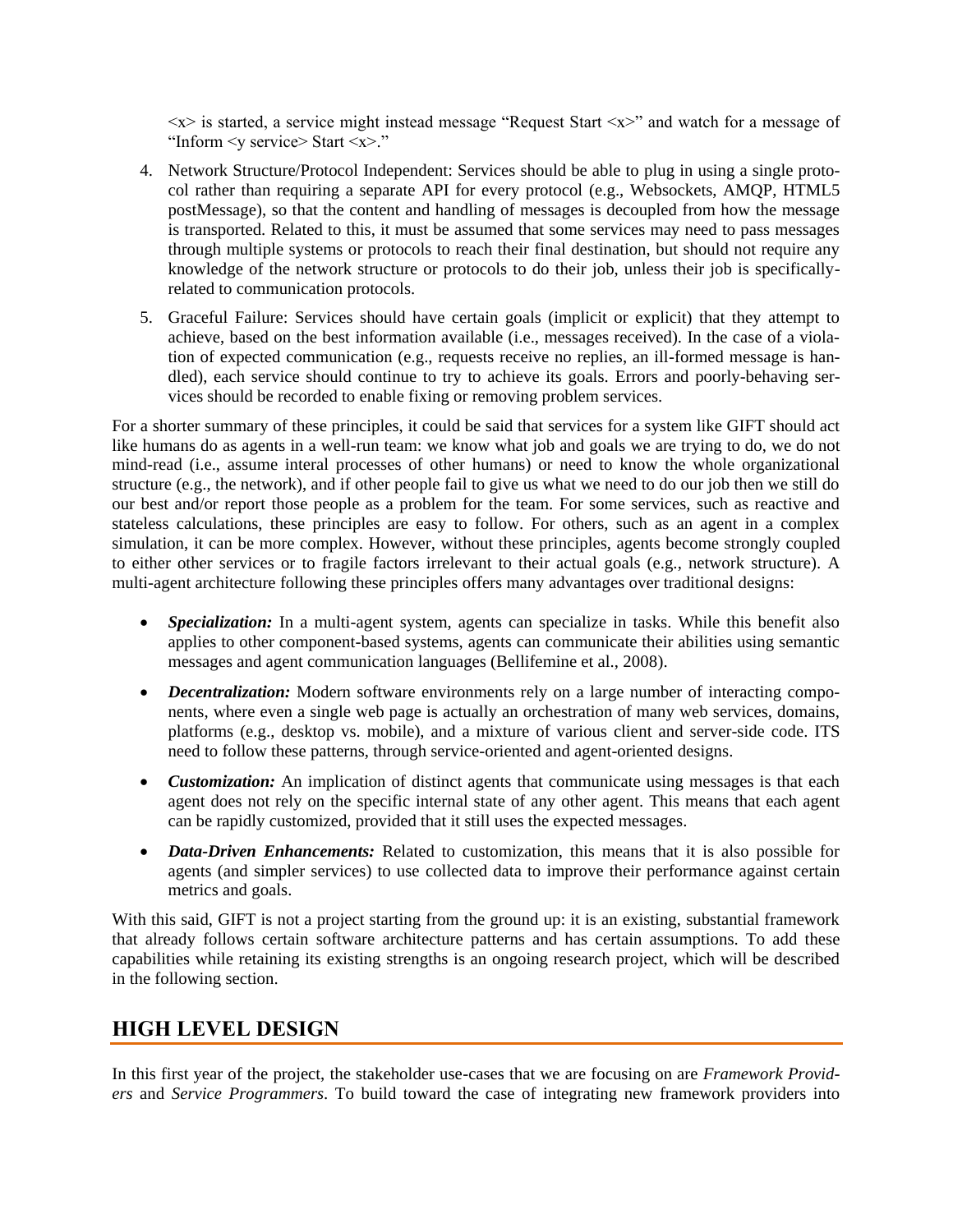GIFT, we are building a branch of GIFT that integrates services from an upcoming open source release of Virtual Human Toolkit (Hartholt et al., 2013) by using the SuperGLU (Generalized Learning Utilities) framework (Nye et al., 2014). These three frameworks each have unique strengths and architectural principles. Of these, SuperGLU's role is to provide fundamental framework components to abstract away issues related to plug-and-play capabilities, network structure independence, translating between agent communication languages, and service agency. By comparison, GIFT and the Virtual Human Toolkit are both longer-standing frameworks with substantial existing services and content are being connected as an example of integrating a framework provider (i.e., the Virtual Human Toolkit). The complementary capabilities of these frameworks are that:

**GIFT** (Generalized Intelligent Framework for Tutoring; Sottilare et al., 2012) is an open-source ITS architecture that implements a service-oriented architecture for tutoring, which can be deployed as a standalone installation, a network client/server architecture, and a cloud-based framework. Through its functionality for authoring tools and ITS course package managers, GIFT offers both fine-grained capabilities (e.g., services for student modeling) and larger-grained tools.

The **Virtual Human Toolkit** is a set of interacting services that primarily focus on training systems where highly-realistic animated agents act as mentors or act out interactive scenarios as virtual roleplayers. The Virtual Human Toolkit contains a number of services, including animated agents (typically rendered in Unity), the nonverbal behavioral generator (NVBG) to automatically determine gestures based on speech, and SmartBody to coordinate agent behavior (e.g., locomotion, lip syncing). In addition to its primary services, Virtual Human Toolkit also provides message patterns that help for registering and controlling services, leading it to be used as a messaging framework to coordinate behavior of other services in ITS, such as goal-oriented agents, natural language processing and audio-visual sensor streams (Kenny et al., 2007). The Virtual Human Toolkit is based on the SAIBA framework (Vilhjálmsson et al., 2008) and utilizes several messaging standards (Kopp et al., 2006; Heylen et al., 2008; Scherer et al., 2012). It underpins a number of ITS and training systems (Campbell et al., 2011; Kenny et al., 2007).

The **SuperGLU** framework is an ongoing open source project designed for real-time coordination of different ITS services, based on multi-agent communication. SuperGLU branched out of the Memphis team for the Office of Naval Research (ONR) STEM Grand Challenge, where it was implemented as the Shareable Knowledge Objects ITS (SKO-ITS) architecture (Nye et al., 2014). This system uses explicit semantic message-passing, where messaging is based on two standards: the ADL xAPI standard for reporting learning experiences (Murray & Silvers, 2013) and the FIPA agent-communication language standard (FIPA, 2013). This framework uses special "gateway" services to abstract away the device and network architecture (e.g., client/server; cross-domain messaging). This enables each individual service to focus entirely on the messages that it sends and receives, rather than being programmed with knowledge about the specific services generate the messages. This system is currently being used for the ONR ElectronixTutor project, where it is being used to integrate four separately-developed ITS from Worchester Polytechnic Institute, the University of Memphis, Raytheon-BBN, and Arizona State University (github.com/GeneralizedLearningUtilities/SuperGLU). A pre-prototype version of the SuperGLU architecture supported the NewtonianTalk project, which integrated AutoTutor for dialog-based tutoring, Physics Playground for simulation-based learning, and GIFT (Ventura et al., 2015). SuperGLU currently has implementations of its core functionality in Python, JavaScript, and Java.

These three frameworks offer distinct advantages that will be leveraged when combined into a multiagent framework. GIFT, with its high-level capabilities for course management and pedagogical strategies, offers an integrator architecture that can leverage new services that plug into the system. It also provides significant infrastructure for tutoring simulation-based training.offers a bridge to a larger ecosystem of existing services and tools (e.g., high-fidelity tutoring agents and avatars) which will continue to expand as new applications use and build upon an open source release of the Virtual Human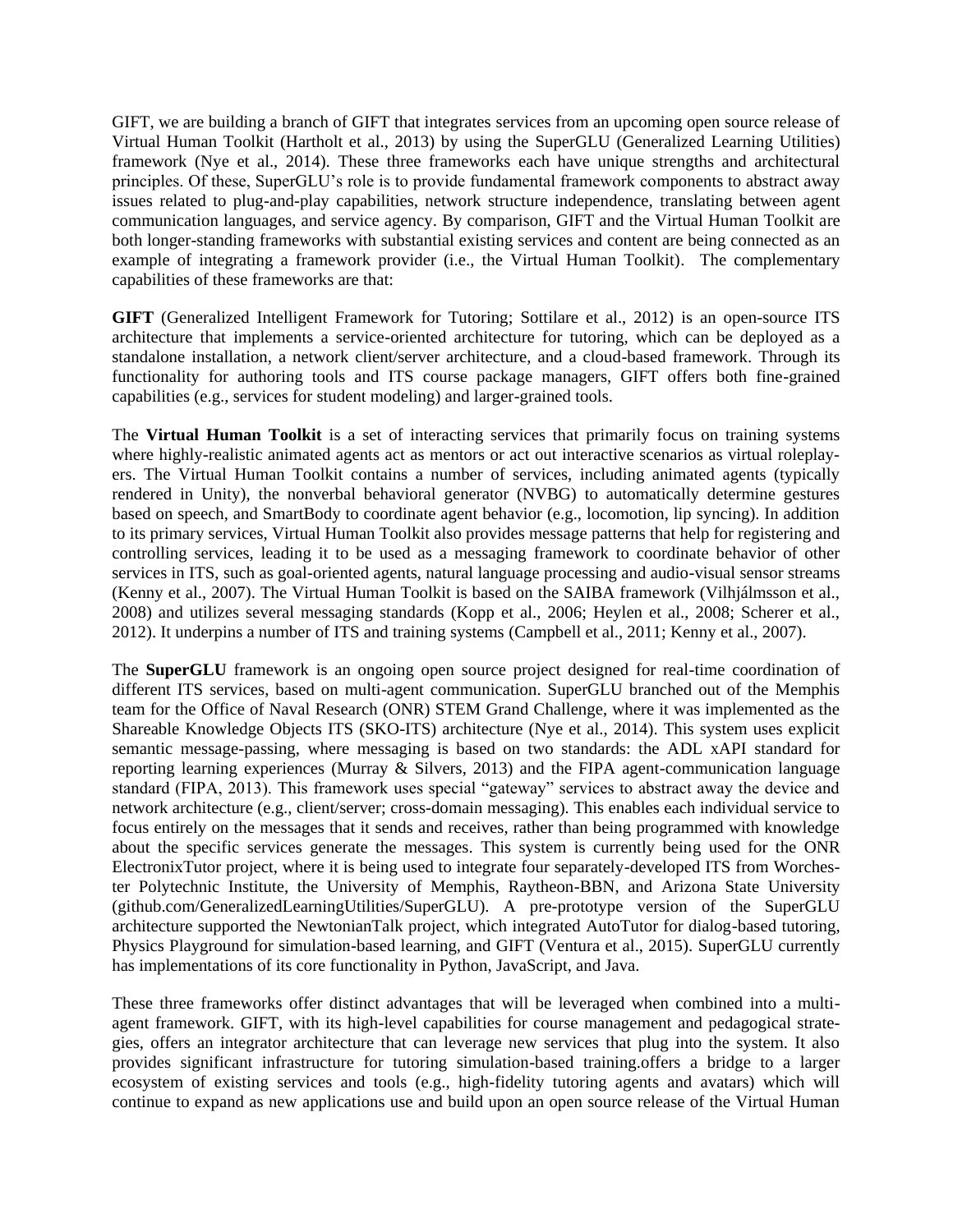Toolkit (OSVHT). Finally, the SuperGLU framework will support rapid creation and integration of new services, with a particular emphasis on web-based ITS, cloud-based services, and multi-agent systems. Integrating the SuperGLU framework and its expanding set of services with GIFT will provide a variety of specialized services and tools that accomplish common ITS tasks, ranging from cloud-based storage (e.g., the GLUDB project; github.com/memphis-iis/GLUDB) to service wrappers for HTML animated agents (Nye et al., 2014). Based on this integration, our work consists of four phases of functionality: 1) Framework Interoperability (combining existing services and ontologies), 2) Service Design (creating and adding a new service), and 3) Service Composition (composing multiple services to work together), and 4) Advanced Agent Capabilities.

### **Framework Interoperability (Functionality to Combine Frameworks/Services)**

The current work on this project is building basic Framework Interoperability capabilities, focusing on the use-case using the GIFT, SuperGLU, and the Virtual Human Toolkit these frameworks together. This phase will culminate in a proof-of-concept reference implementation where a GIFT course interacts with an OSVHT animated pedagogical agent who reacts to behavior on multiple websites that communicate with GIFT in real-time using the SuperGLU framework (depicted in Figure 1). A proof-of-concept GIFT mini-course will demonstrate (visually and programmatically) the functionality and capabilities of this integration, along with any helper services to streamline this process for future GIFT course designers. We plan to have this mini-course to present the topic of phishing, through interacting frames that attempt to trick the user into providing information through insecure methods (e.g., http vs. https) or to the incorrect site. This will be facilitated by using SuperGLU to coordinate communication between iframes on multiple domains.



**Figure 1: Concept of First Integration Use-Case**

### **Service Design (Making and Adding New Services)**

Based on the basic capabilities put in place for the first phrase of research, we will create user-facing tutorials and documentation about how to perform certain common multi-agent ITS behaviors, such as building a Virtual Human tutor, creating a new cloud-based SuperGLU service, or using SuperGLU to integrate cross-domain services. To improve and evaluate the usability of this from the service design standpoint, we will recruit approximately novices (e.g., students) to complete these tutorials and revise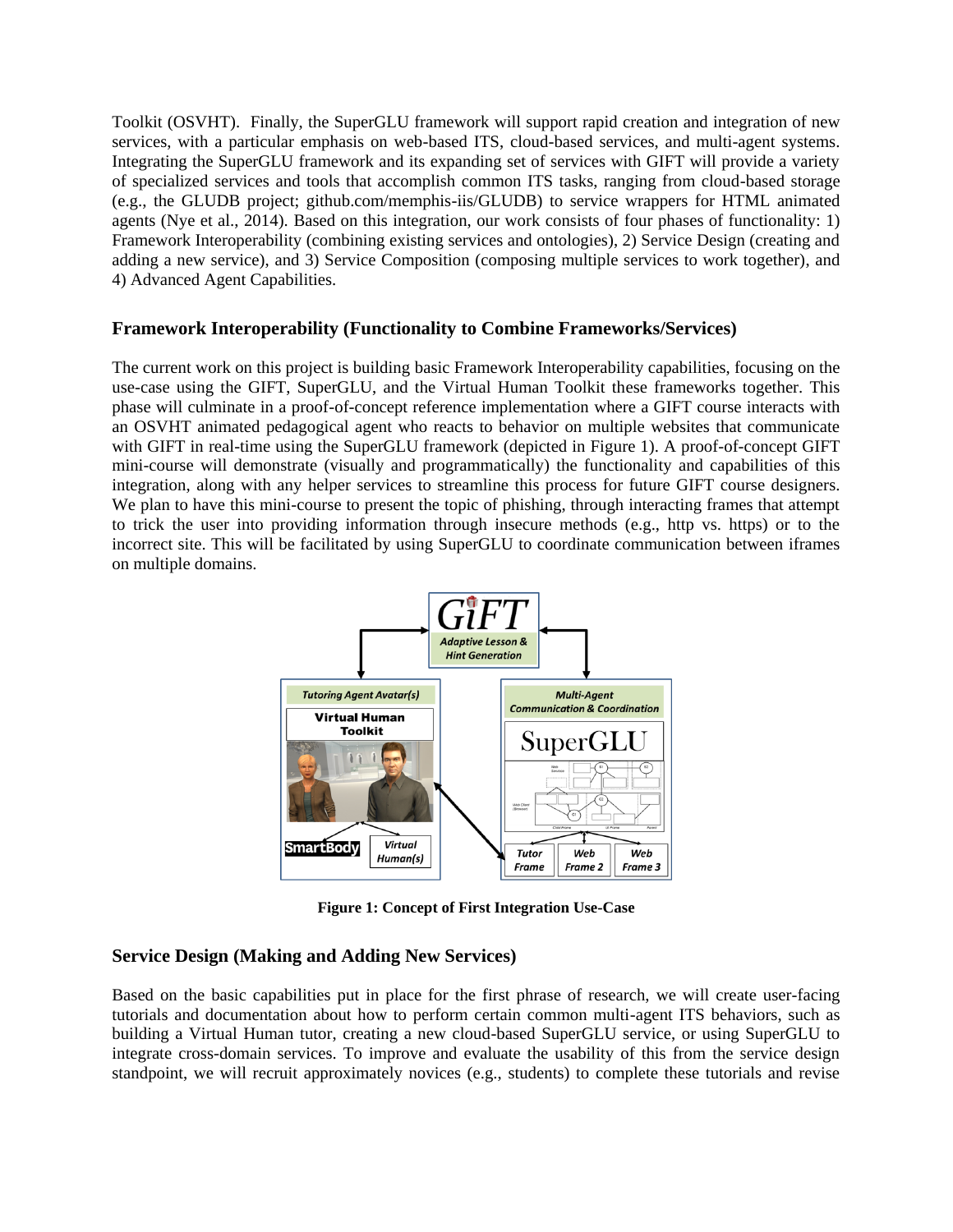instructions based on their feedback and observations on their performance. If successful, a student should be able to build and add a service to GIFT with a level of effort similar to a class homework assignment.

New agents and services will be integrated either using wrappers developed based on the SuperGLU framework that plug in to GIFT's services (e.g., an adaptor pattern) or by services that directly adhere to GIFT's messaging protocols (e.g., ActiveMQ). For client-side communication (e.g., browser-based services), SuperGLU JS libraries allow rapid integration of multiple cross-domain iframes that communicate using HTML5 messaging and can also communicate with server-side services (e.g., via Websockets).

### **Service Composition (Selecting and Combining Services)**

While programming and adding a single service is something that is straightforward to train for a one-off addition to a system like GIFT, this quickly becomes more complex if you imagine dozens of programmers creating agents which add either new or alternative capabilities (e.g., alternate models to support pedagogical model decisions). This is a service composition problem, where tools must exist to determine which services should be used by a course, to modify default configurations, and to validate that services coordinate meaningfully (e.g., that some other service should be able to send a message required to make another service work effectively). Authoring for agents will rely on the GIFT authoring tools to the greatest degree possible. This requires some level of authoring support in GIFT for Advanced Course Designers, and as such requires careful design consideration before adding such capabilities.

### **Advanced Agent Capabilities (Ontology Mapping, Hotswapping, Negotiation)**

After adding the baseline capabilities for Service design, research will also focus on enhancing the multiagent communication layer that integrates GIFT, Virtual Human Toolkit, and SuperGLU. The goal is to extend light-weight communication patterns for ITS and other advanced learning technologies. While not all agent communication patterns are appropriate for ITS, a number of existing multi-agent patterns would be particularly beneficial for ITS. The capabilities that we wish to foster in the GIFT ecosystem are:

- *Hot-Swapping:* Adding, removing, or switching services at runtime, which are then discovered by other ITS agents and used (or ignored) appropriately.
- *Service Competition:* Real-time competition between different agents that provide the same information but that might be more appropriate or predictive for different learner types, domains, or contexts (e.g., mobile vs. desktop).
- *Ontology Mapping:* Services that facilitate communication between systems that communicate using messages, but which whose messages use different structures or labels.

Agent communication patterns that can support these goals are agent proposals, agent negotiation, and brokering services, as shown in Figure 2. (Bellifemine et al., 2008). Proposal patterns allow a service to send out a request to a network of agents, who then respond with proposals to do the task (and possibly additional meta-data about performance criteria). The original requesting agent may then select a proposal and submit a firm request to the agent. Proposal patterns can resolve the issue where multiple agents or services can provide the same capabilities, so that a requesting agent needs to prioritize or select one service over another. Negotiation patterns are an extension of proposal patterns, which allow for multiturn communication to revise a proposal until it meets the goals and requirements of both agents.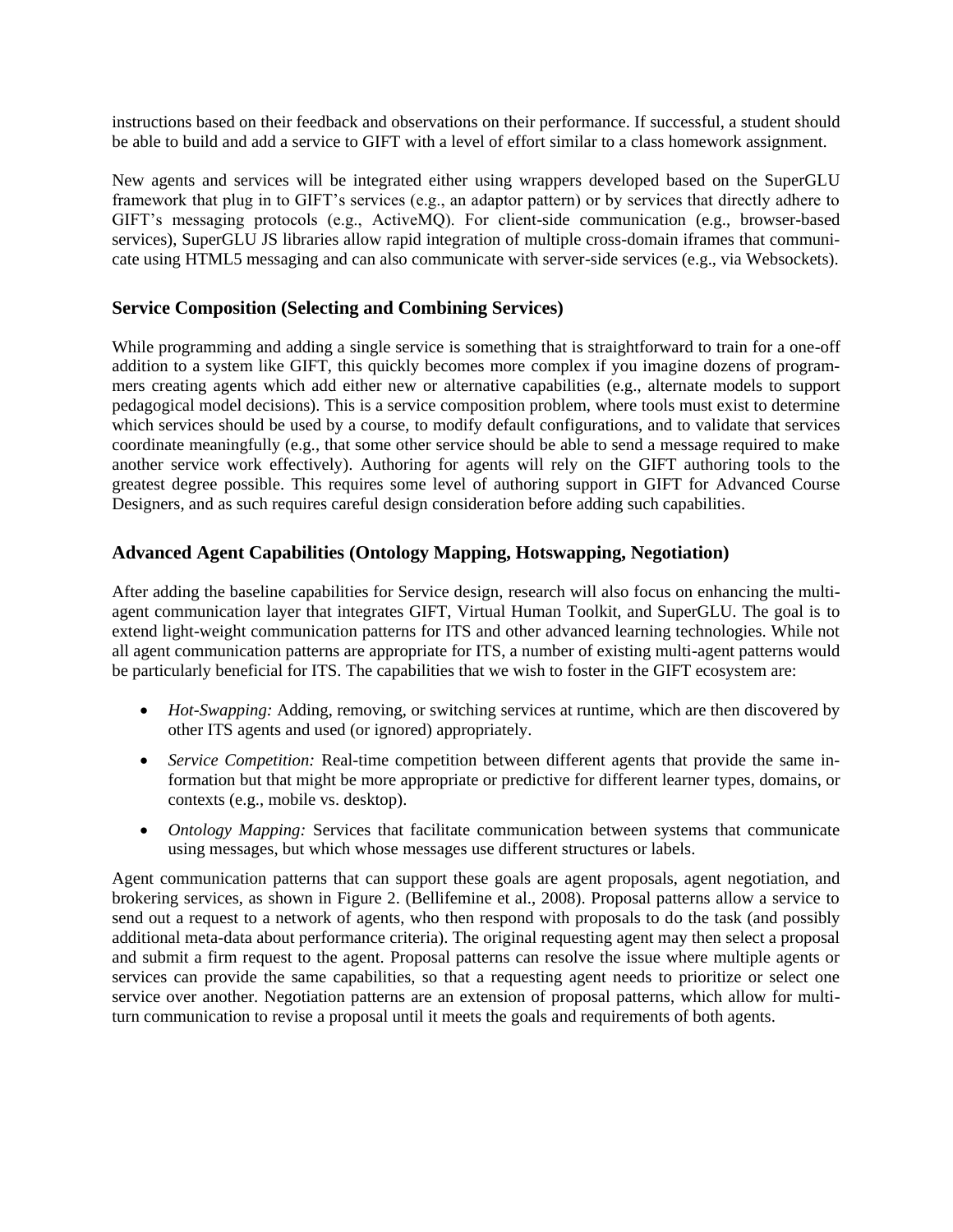

**Figure 2: Examples of Key Agent-Communication Patterns for ITS**

Brokering agents are a second known-important category of agents, which can be used to store information that is useful to a variety of other agents (FIPA, 2013). The most critical of such agents for Framework Integration is an "ontology broker" to resolve messages would not be understood by some agents or frameworks. An ontology broker stores the semantic messaging definitions and mappings between different ontologies for messages. As such, the ontology broker can attempt to translate a message from a format that the receiving agent cannot understand into one that it can act upon. As part of the first phrase (Framework Interoperability), we have built a prototype ontology converter that focuses on syntactic and semantic mappings between messages from different ontologies (in this case, certain messages shared in common by GIFT,OSVHT, and SuperGLU).

These capabilities would be particularly important for DoD training in future blended learning, augmented reality, and on-the-job training environments. Such environments contain different sensors and different contextual factors (e.g., network availability) that will influence the types of information streams and AI inference that are available. A key benefit of these advanced patterns will be context-based enhancement of training (e.g., taking advantage of capabilities when available) and soft-fail systems (e.g., using lower-fidelity ITS services when more advanced ones are unavailable or ineffective).

### **CURRENT STATE: FEATURES BEING INTEGRATED INTO GIFT**

Work thusfar on the Building a Backbone project has focused on the fundamental problem of Framework Interoperability. In particular, our current progress is intended to simplify two barriers to integrating services and frameworks with GIFT: adding external services and ontology mapping capabilities.

### **Mapping Between Messaging Ontologies**

Mapping between messages from different ontologies is done using a two-stage process. The first step is the identifying that a received message is valid message type to convert into a given target message type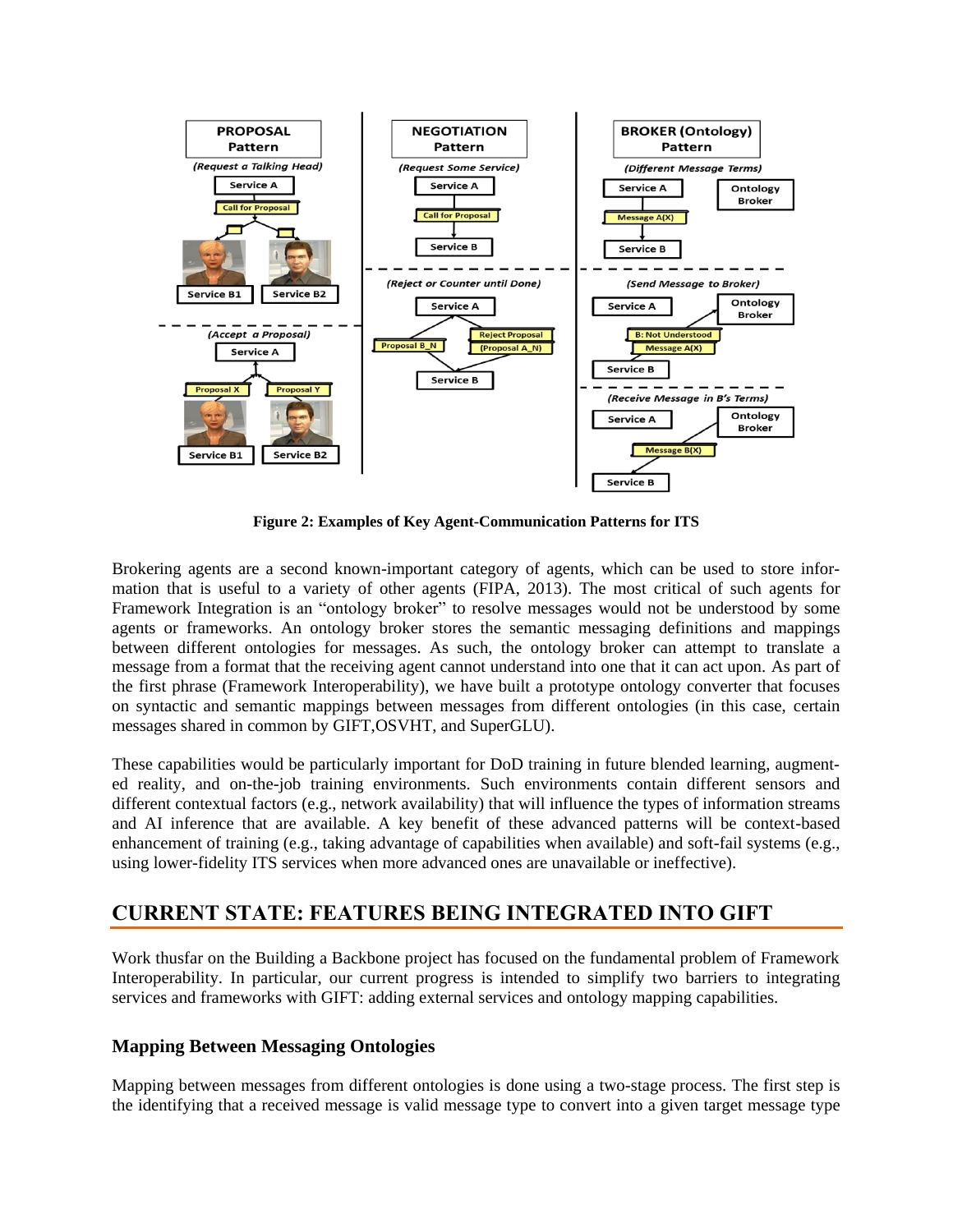(i.e., the expected type for the output of the conversion). In this step, an incoming message checked to determine if it is a valid message type that has been registered in the ontology converter (e.g., a GIFT, SuperGLU, Virtual Human Message, etc.). Once it is ensured that the message is a known type, the system searchers for a Mapping, i.e. a message type that it could successfully mapped onto. This is done using an OntologyMapping object which allows registering mappings, which in this case has registered a limited subset of OSVHT<->SuperGLU and GIFT<->SuperGLU messages that have reasonable equivalents (approximately 15 total for GIFT<->SuperGLU and only one OSVHT<->SuperGLU at present).

In the second step, a series of conversions are applied that transform the original message to the target message type. In some cases, this may be a single conversion (if a direct mapping exists) while in other cases multiple conversions might be required (e.g., in this case, no mappings have been specified for OSVHT<->GIFT, but since certain messages from each ontology have equivalents in SuperGLU, they can be converted through two sequential transforms). The goal of this service is to enable registering semantic message mappings, either at load-time or on-the-fly, that enable information and requests sent from one service or framework to communicate with other services and frameworks. These converters could also be set up as OntologyBroker services which themselves communicate explicitly using messages, to enable agents to resolve messages from remote, centralized converters when needed.

#### **Adding Services from an External Framework**

For our first minimal use-case, Virtual Human services were integrated with GIFT by communicating through messages on GIFT's ActiveMQ messaging hub. Under normal conditions, these two frameworks would not communicate because neither sends any messages known to the other framework. To communicate between these systems, a SuperGLU gateway was added to a special Agent Container module in GIFT. This gateway contained an Ontology Converter, as shown in Figure 3. Services in Figure 3 that are built-in to GIFT (i.e., Java services) are shown connected with solid lines, while dashed lines represent connections to services that start up through separate processes. The example case was for the Virtual Human to speak a message from GIFT, using appropriate body-language generated by the OSVHT Non-Verbal Behavioral Generator (NVBG) service and text-to-speech by its TTSRelay service.



**Figure 3. Minimal Integration Example Between GIFT and OSVHT, using SuperGLU**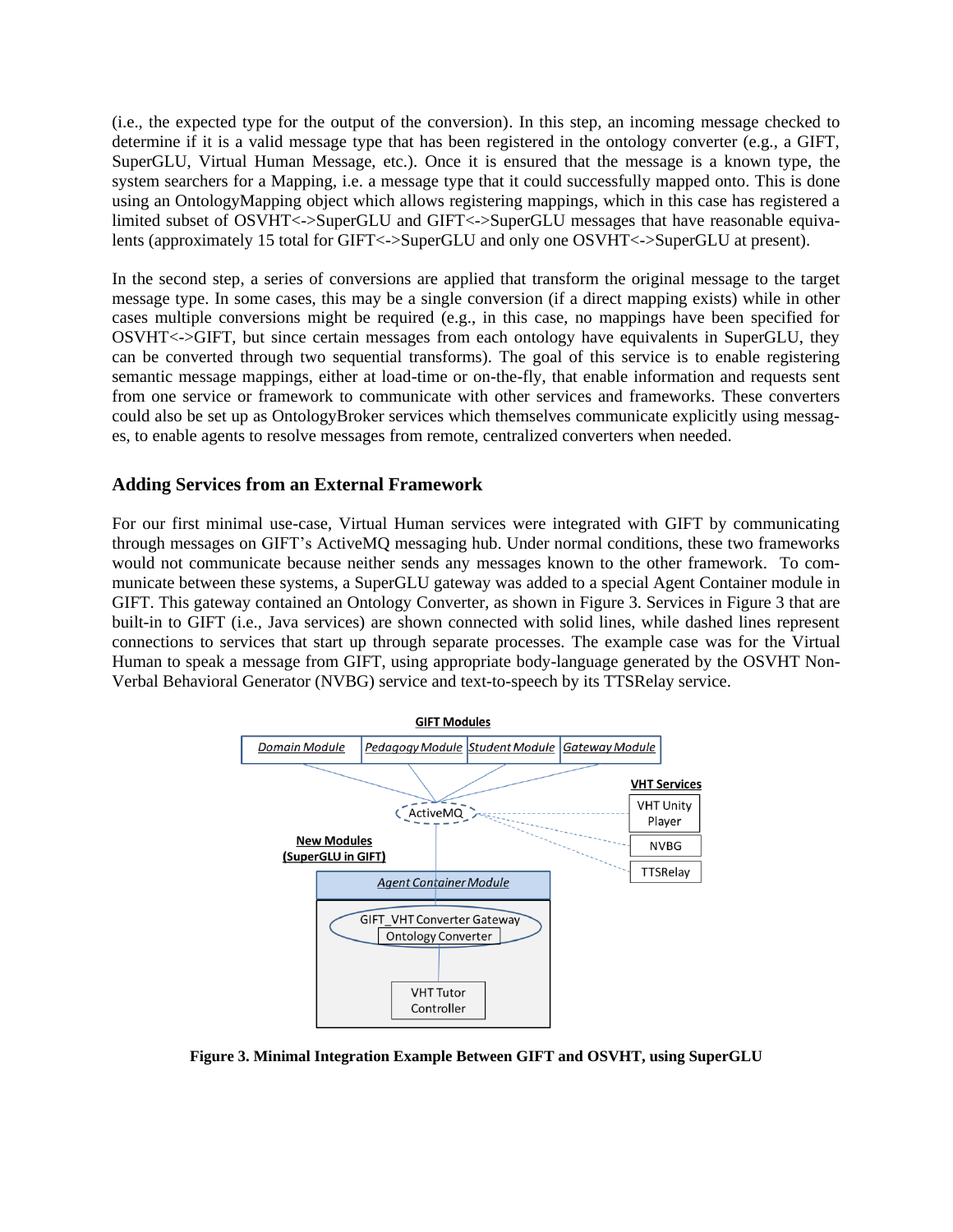The steps that occur when the message is sent from GIFT to the Virtual Humans toolkit are 1. Agent Container Module listens to messages for all modules, relaying them to *GIFT\_VHT Converter Gateway* (implemented in GIFT using a Java port of the SuperGLU library). Most messages that reach the *GIFT\_VHT Converter Gateway* converter are ignored because they are have no relevant mapping in the VHT message ontology (which is its target).

2. GIFT sends a *GIFT:Display Guidance Tutor Request* from the Domain Module.

3. The *GIFT:Display Guidance Tutor Request* is received by the *GIFT\_VHT Converter Gateway.*

4. The gateway's built-in ontology converter recognizes that a valid mapping chain exists for this message to create an VHT message.

5. The ontology mapping converts the message into a *SuperGLU:Speech* message. The converter then maps the *SuperGLU:Speech* message into a *VHT:vrExpress* message.

6. The *VHT:vrExpress* message reaches the *VHT Tutor Controller*, which modifies the message to set any required optional parameters (e.g., the name of the speaking agent). The OSVHT Tutor Controller currently exists to maintain values for default parameters.

7. The *VHT Tutor Controller* sends a new *VHT:vrExpress* message back to the *GIFT\_VHT Converter Gateway.* The gateway does not convert it before passing it to ActiveMQ, because relays OSVHT messages.

8. The NVBG receives the *VHT:vrExpress* message through ActiveMQ. NVBG generates non-verbal behaviors that match the words given, and both the speech and behavioral markup are sent to the OSVHT Unity Player. The tutor says something in the OSVHT Unity Player, by transmitting messages to the TTSRelay to generate speech while the accompanying animations are executed by the character in the OSVHT Unity Player.

While simple, this basic example provides the foundation for more complex service designs.

### **NEW CAPABILITIES FOR GIFT TUTORING**

When considering these additions to GIFT, the question must be asked, "How do these capabilities make GIFT more effective?" While in earlier sections this question was considered at a theoretical and conceptual level, this section considers the advantages and rationale for when GIFT developers should use these capabilities as compared to existing design patterns that GIFT offers. While the focus will be placed on current capabilities being worked on, the next set of capabilities being worked on this year will also be discussed briefly.

The primary rationale the first phrase of this project is to lower barriers to entry for adding new services to GIFT and to demonstrate that functionality by integrating an existing significant framework (the Open Source Virtual Human Toolkit). To understand the benefits of what has been done so far, we must first note the capabilities that already exist in GIFT. Releases of GIFT include three mechanisms for adding external functionality to GIFT: 1) Gateway interop plugins, 2) Domain module conditions that call external assessment engines (e.g., SIMILE; Mall & Goldberg, 2014), and 3) Software branches/forks that modify or extend GIFT as an open source project. Gateway Interop Plugins are the most similar, in that they are designed as interface for external training environments to communicate with GIFT (primarily with the Domain Module). Add-on assessment modules such as SIMILE also have some similarities, in that they represent a submodule plugged in as part of an existing module (in this case, the Domain Module). Finally, at least for GIFT standalone clients (e.g., those not hosted on the GIFT cloud version), new services can be added by simply coding new modules and adding them to a GIFT software build.

In short, GIFT has some established patterns for connecting to other services. Our research here attempts to generalize these patterns. For example, while various training systems can connect as Gateway Interop plugins, these plugins are expected to provide messages that are handled by the Domain Module or by a hard-coded system like SIMILE that provides more fine-grained metrics based on training messages.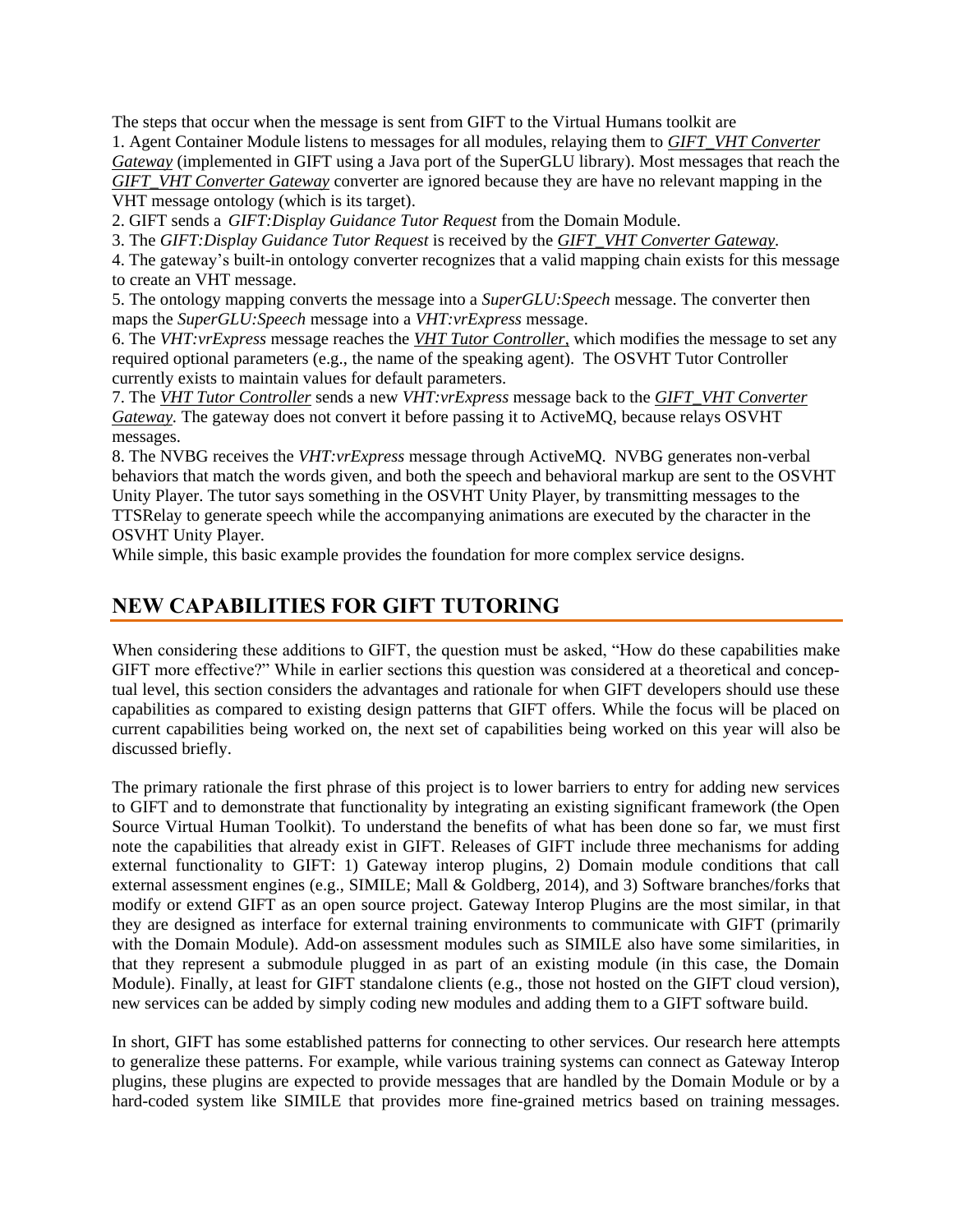There is currently no straightforward way for a training system pass data through GIFT to arbitrary thirdparty service(s) for further analysis before returning that information to GIFT in an actionable state. In existing GIFT builds, it is unclear where to put novel services that process non-standard messages (e.g., non-GIFT messages, new GIFT-formatted messages) that do not always receive or produce GIFT messages. Second, a system like SIMILE that acts as a subcomponent of a module is currently an explicitlycoded option, rather than part of a larger standardized system of services that allow a module to delegate functionality. Finally, existing GIFT modules assume that they communicate either explicitly through Active MQ messages or sometimes receive information implicitly through other mechanisms (e.g., HTML page choices and submissions). However, as GIFT expands, it will need to pass messages through other protocols to services, such as between other web services and clients (Websockets, REST) or even between HTML iframe services (HTML5 postMessage).

The multi-agent capabilities are being added to GIFT address these challenges, providing new opportunities for developing services for GIFT:

- 1. AgentContainer Module for Novel Services: First, this work adds a new module to GIFT called the AgentContainer. While this container has no innate functionality, it is special in that it listens to all messages that pass through the ActiveMQ channel so that attached services can process messages and send responses. This container can support services that do not naturally fall into the capabilities of any particular module, including both built-in GIFT services and remote services that are linked in to GIFT as services.
- 2. Agents in GIFT Core Modules: Second, agents are being made available to add to existing GIFT modules to provide extra capabilities and functionalities. While certain elements of this system are still being designed, the goal would be that these agents would only have access to the same information of the module as a whole, but might override or (in the case of multiple agents) suggest different options to the same situation. This functionality would give a general pattern for implementing certain existing capabilities, such as SIMILE for the Domain Module or work to add reinforcement learning policies to optimize decisions by the Pedagogy Module (Rowe, Frankosky, Mott, Lester, Pokorny, Peng, & Goldberg, 2016).
- 3. Expanding Gateway Protocols: The SuperGLU library gateways integrated into GIFT are designed to support general-purpose messaging across different protocols. So then, while the existing Gateway Interop Plugin module will still handle connections to many training systems (particularly simulations which are able to contact an ActiveMQ service), the AgentContainer supports building generic gateways to handle other messaging protocols. Currently, a Websocket protocol for real-time bidirectional messaging with web clients [\(socket.io\)](http://socket.io/) is being implemented that will support message passing to and from arbitrary HTML pages opened by GIFT.
- 4. Communicating with Dynamic or Third-Party Web Pages: On the web-client side, Javascript libraries for Websocket connections to a server (e.g., GIFT) and HTML5 postMessage crossdomain messaging have already been implemented. As such, this work will expand the ability to interoperate with dynamic web pages and cross-domain applications that integrate multiple services on the client side. This means that GIFT courses could be designed to open arbitrary thirdparty web pages that communicate with a service in the AgentContainer, to enable interoperability with existing frameworks for authoring unique ITS tasks, simulations, or visualizations.
- 5. Ontology Mapping: As noted above, the ontology mapping capabilities enable gateways added to the AgentContainer to declare how messages in a certain format can be translated into other formats (e.g., GIFT, SuperGLU, VHT, etc.). These are implemented such that messages can be con-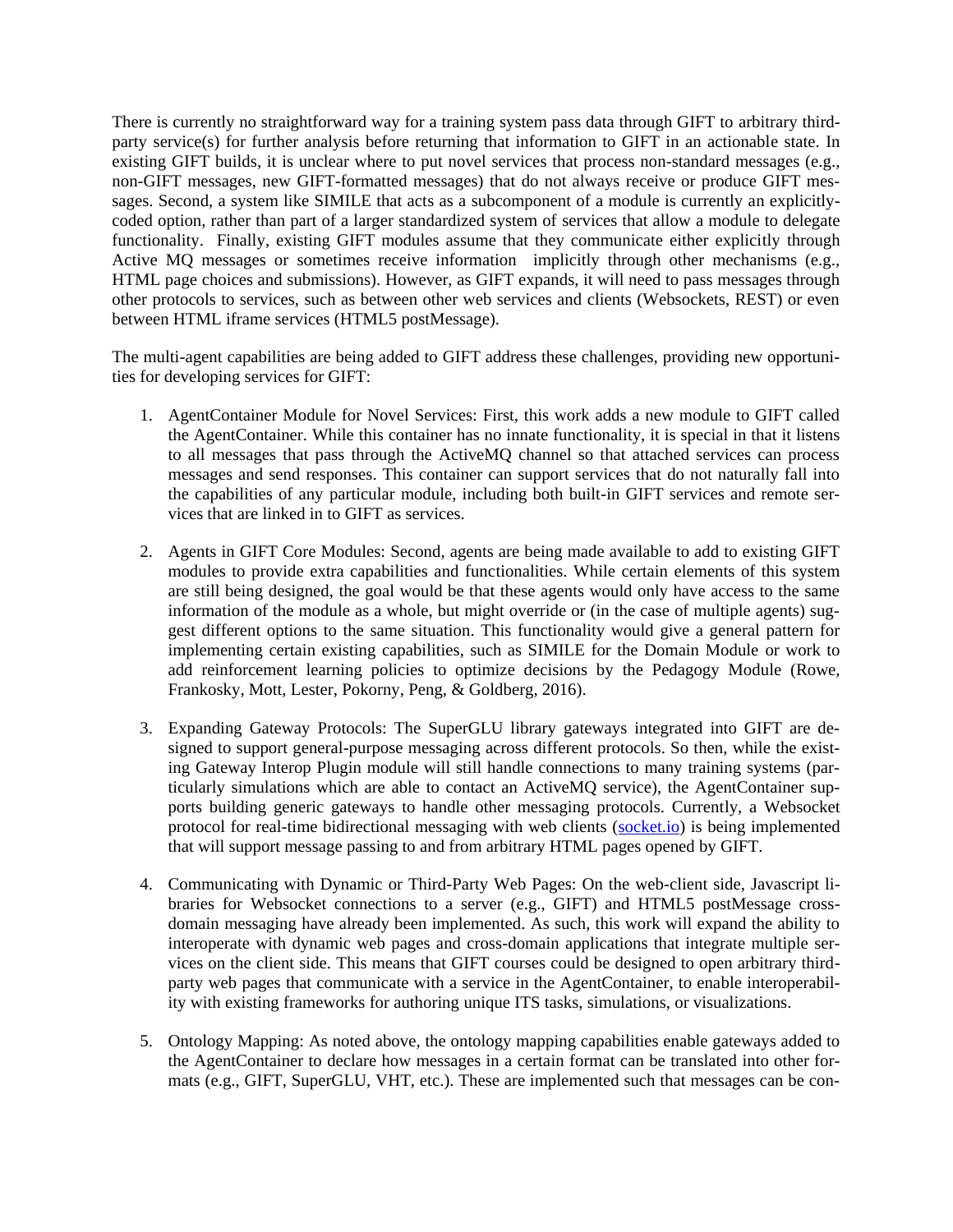verted before they are sent to remote systems or after they reach third-party destination. In either case, the same set of declarative mappings can be executed to convert messages.

- 6. OSVHT Integration: Adding open source VHT interoperability to GIFT may also be useful to future authors. While the current build implements the functionality required to control a pedagogical agent (i.e., non-verbal behavior, text-to-speech control, an animated agent), the VHT framework contains other functionality for natural language processing, dialog controllers, and related functionality. While the current work does not make that entirely trivial (new mappings would need to be created), it establishes the fundamental interoperability that should make future integrations simpler.
- 7. Expanded Analytics: Finally, while the implications of integrating multiple message ontologies are still being explored, one likely opportunity will be to log messages from a variety of systems in greater detail (e.g., web page event logs, third-party service logs that previously could not be sent to GIFT). Since all ActiveMQ messages in GIFT are logged for later analysis, converting messages from external services into GIFT messages would enable deeper after-the-fact processing, even if those messages only represent generic logging messages. With that said, the benefits of this new information would depend on the goals of the researchers and services logged.

While these capabilities are still being tested, refined, and documented with good examples and tutorials, they represent the first wave of functionality provided by the multi-agent architecture approach. The second wave of functionality will focus on issues related to plug-and-play capabilities (e.g., adding services to a GIFT course elegantly and without dealing with any GIFT souce code), hotswapping (e.g., removing and adding agents at runtime based on certain conditions), and patterns to choose between services that provide the same functionality (e.g., proposals, negotiation).

### **CHALLENGES AND OPEN RESEARCH QUESTIONS**

Fundamentally, the challenge of this work is to leverage relatively complex software design patterns (i.e., agent-oriented services) to make the overall experience and ecosystem of GIFT easier and more versatile. In working toward this goal, a substantial challenge is the large differences in skill-sets and use-cases between distinct user groups and use cases. For some users, substantial effort might be warranted provided it only needs to occur once (e.g., integrating a large third-party framework with GIFT and building a full ontology mapping of its messages to GIFT messages). In other cases, any effort beyond normal course activities may be an impossible barrier to cross (e.g., an instructor with limited preparation time trying to add or modify brief course). As such, any multi-agent design must give flexibility for technical users while remaining robust and invisible when interacting with end-users. This is a non-trivial undertaking that raises the question: how can the complexity of software agents be managed such that agents make GIFT *lighter* (i.e., easier to use and maintain) rather than heavier (i.e., harder to understand and configure). As such, a key question is how much of the agent functionality should be exposed to different user types and how such transparency versus opaqueness can be managed.

A second major challenge is that opening the GIFT ecosystem to distributed services introduces challenges for reliability, security, accountability, and debugging. Reliability is impacted because more services and machines introduce greater opportunities for failure, either due to software, hardware, or network errors. Latency can also be a potential issue for services that are distributed across multiple networks and systems: by lowering barriers to add multiple external services, cumulative latency might start to impact responsiveness or performance. Similar problems might be observed with even agents communicating on the same machine with GIFT, if their performance is slow (e.g., a slow agent reducing overall system performance). Security is impacted because information and messages need to cross potentially multiple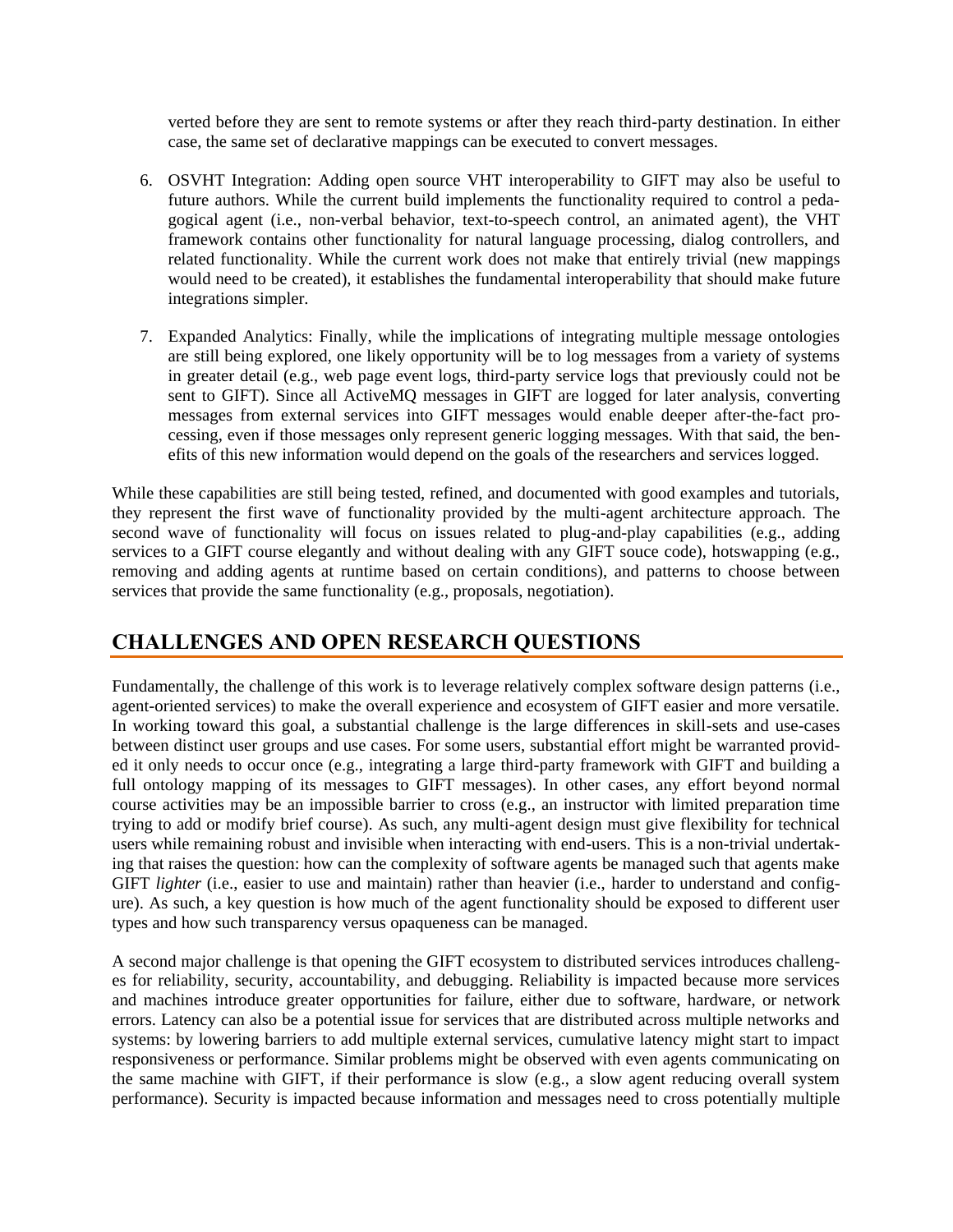systems, frameworks, and services within those frameworks. This introduces questions about how trust and credibility should be managed when sending and receiving messages, since even services within the same framework on the same machine might require different levels of authentication and access (e.g., should only be able to exchange certain message types with GIFT). Accountability is likewise more complex in a distributed context: if a service fails for a course, who should be called to fix it? The Course Designer for including it in their course (and might be using it improperly)? The Service Designer who made the service originally (and maybe did not document a limitation that is failing)? GIFT for allowing the service? These are non-trivial problems that require considering analogous situations that support effective ecosystems of services. Finally, debugging is also complex in a distributed, agent-based environment: it is not always clear which agent is failing and the internals of an agent might not always be available to analyze. Worse, the problematic component may not be fixable (e.g., a service from an enterprise framework that requires backwards compatibility). While these challenges may be a ways down the road, and are in some respects good problems to have (e.g., indicate a growing ecosystem) they are also ones where intelligent early decisions can make a positive impact. As such, there are substantial research problems ahead for this work which impact both the technical and social processes of developing and using ITS.

### **REFERENCES**

- Bellifemine, F., Caire, G., Poggi, A., Rimassa, & G. (2008). JADE: A software framework for developing multiagent applications. *Information and Software Technology, 50*(1), 10–21.
- Campbell, J., Core, M., Artstein, R. Armstrong, L, Hartholt, A., Wilson, C.A., Georgila, K.,…& Yates, C. (2011), Developing INOTS to Support Interpersonal Skills Practice, In *IEEE Aerospace Conference*.
- Foundation for Intelligent Physical Agents (2013). FIPA ACL message structure specification. www.fipa.org/specs/fipa00061/SC00061G.html.
- Franklin, S., Graesser, A.: Is it an Agent, or just a Program?: A Taxonomy for Autonomous Agents. In: Intelligent agents III agent theories, architectures, and languages, pp. 21–35. Springer Berlin Heidelberg (1997).
- Hartholt, A., Traum, D., Marsella, S. C., Shapiro, A., Stratou, G., Leuski, A., ... & Gratch, J. (2013). All together now. Introducing the Virtual Human Toolkit In *Intelligent Virtual Agents* (pp. 368-381).
- Heylen, D.K.J., Kopp, S., Marsella, S.C., Pelachaud, C., Vilhjálmsson, H.H. (2008) The Next Step towards a Function Markup Language. In *Intelligent Virtual Agents.*
- Kenny, P., Hartholt, A., Gratch, J., Swartout, W., Traum, D., Marsella, S., & Piepol, D. (2007). Building interactive virtual humans for training environments. In *I/ITSEC*, 7105 (pp. 174-200).
- Kopp, S., Krenn, B., Marsella, S., Marshall, A., Pelachaud, C., Pirker, H., Th´orisson, K., Vilhj´almsson, H., (2006) Towards a Common Framework for Multimodal Generation: The Behavior Markup Language *Intelligent Virtual Agents vol. 4133, pp. 205–217*.
- Mall, H., & Goldberg, B. (2014). SIMILE: an authoring and reasoning system for GIFT. In *2nd Annual GIFT Users Symposium*. pp. 33-42.
- Murray, K., & Silvers, A. (2013). A learning experience. *Journal of Advanced Distributed Learning Technology*, *1*(3-4), 1-7.
- Nye, B. D., Graesser, A. C., & Hu, X. (2014). AutoTutor in the cloud: A service-oriented paradigm for an interoperable natural-language ITS. *Journal of Advanced Distributed Learning Technology, 2*(6) 35-48.
- Nye, B. D. & Morrison, D. M. (2013). Toward a Generalized Framework for Intelligent Teaching and Learning Systems: The Argument for a Lightweight Multiagent Architecture. In *Artificial Intelligence in Education (AIED) 2013 Workshop on GIFT,* (pp. 105-115).